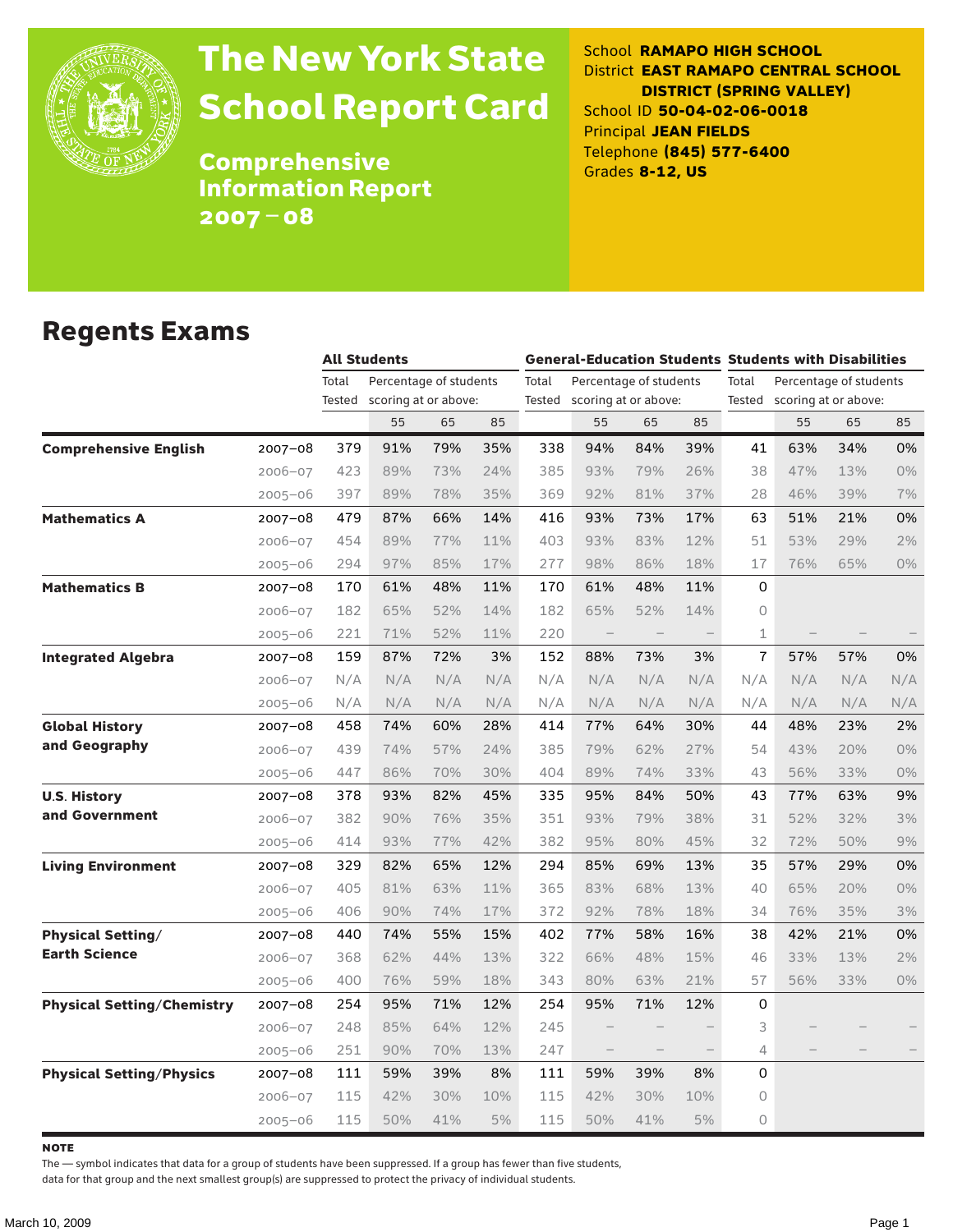### School **RAMAPO HIGH SCHOOL**<br>School ID 50-04-02-06-0018<br>(SPRING VALLEY)

### Regents Exams

|                              |             |             | <b>All Students</b> |                        |     |                                | <b>General-Education Students Students with Disabilities</b> |                        |     |                             |                        |     |     |  |
|------------------------------|-------------|-------------|---------------------|------------------------|-----|--------------------------------|--------------------------------------------------------------|------------------------|-----|-----------------------------|------------------------|-----|-----|--|
|                              |             | Total       |                     | Percentage of students |     | Total                          |                                                              | Percentage of students |     | Total                       | Percentage of students |     |     |  |
|                              |             | Tested      |                     | scoring at or above:   |     | scoring at or above:<br>Tested |                                                              |                        |     | Tested scoring at or above: |                        |     |     |  |
|                              |             |             | 55                  | 65                     | 85  |                                | 55                                                           | 65                     | 85  |                             | 55                     | 65  | 85  |  |
| <b>Comprehensive French</b>  | $2007 - 08$ | 60          | 98%                 | 92%                    | 32% | 60                             | 98%                                                          | 92%                    | 32% | 0                           |                        |     |     |  |
|                              | $2006 - 07$ | 46          | 100%                | 100%                   | 61% | 46                             | 100%                                                         | 100%                   | 61% | $\Omega$                    |                        |     |     |  |
|                              | $2005 - 06$ | 76          | 100%                | 99%                    | 47% | 76                             | 100%                                                         | 99%                    | 47% | 0                           |                        |     |     |  |
| <b>Comprehensive German</b>  | $2007 - 08$ | 0           |                     |                        |     | 0                              |                                                              |                        |     | 0                           |                        |     |     |  |
|                              | $2006 - 07$ | $\circ$     |                     |                        |     | 0                              |                                                              |                        |     | 0                           |                        |     |     |  |
|                              | $2005 - 06$ | $\circ$     |                     |                        |     | 0                              |                                                              |                        |     | 0                           |                        |     |     |  |
| <b>Comprehensive Hebrew</b>  | $2007 - 08$ | $\mathbf 0$ |                     |                        |     | 0                              |                                                              |                        |     | 0                           |                        |     |     |  |
|                              | $2006 - 07$ | $\circ$     |                     |                        |     | 0                              |                                                              |                        |     | $\circ$                     |                        |     |     |  |
|                              | $2005 - 06$ | 1           |                     |                        |     | 1                              |                                                              |                        |     | 0                           |                        |     |     |  |
| <b>Comprehensive Italian</b> | $2007 - 08$ | $\mathbf 0$ |                     |                        |     | 0                              |                                                              |                        |     | 0                           |                        |     |     |  |
|                              | $2006 - 07$ | $\circ$     |                     |                        |     | 0                              |                                                              |                        |     | 0                           |                        |     |     |  |
|                              | $2005 - 06$ | 0           |                     |                        |     | 0                              |                                                              |                        |     | $\circ$                     |                        |     |     |  |
| <b>Comprehensive Latin</b>   | $2007 - 08$ | $\mathbf 0$ |                     |                        |     | 0                              |                                                              |                        |     | 0                           |                        |     |     |  |
|                              | $2006 - 07$ | $\circ$     |                     |                        |     | 0                              |                                                              |                        |     | 0                           |                        |     |     |  |
|                              | $2005 - 06$ | 0           |                     |                        |     | 0                              |                                                              |                        |     | 0                           |                        |     |     |  |
| <b>Comprehensive Spanish</b> | $2007 - 08$ | 168         | 97%                 | 94%                    | 58% | 166                            |                                                              |                        |     | 2                           |                        |     |     |  |
|                              | $2006 - 07$ | 154         | 99%                 | 99%                    | 73% | 149                            | 99%                                                          | 99%                    | 74% | 5                           | 100%                   | 80% | 60% |  |
|                              | $2005 - 06$ | 208         | 100%                | 99%                    | 57% | 207                            |                                                              |                        |     | 1                           |                        |     |     |  |

#### note

The — symbol indicates that data for a group of students have been suppressed. If a group has fewer than five students,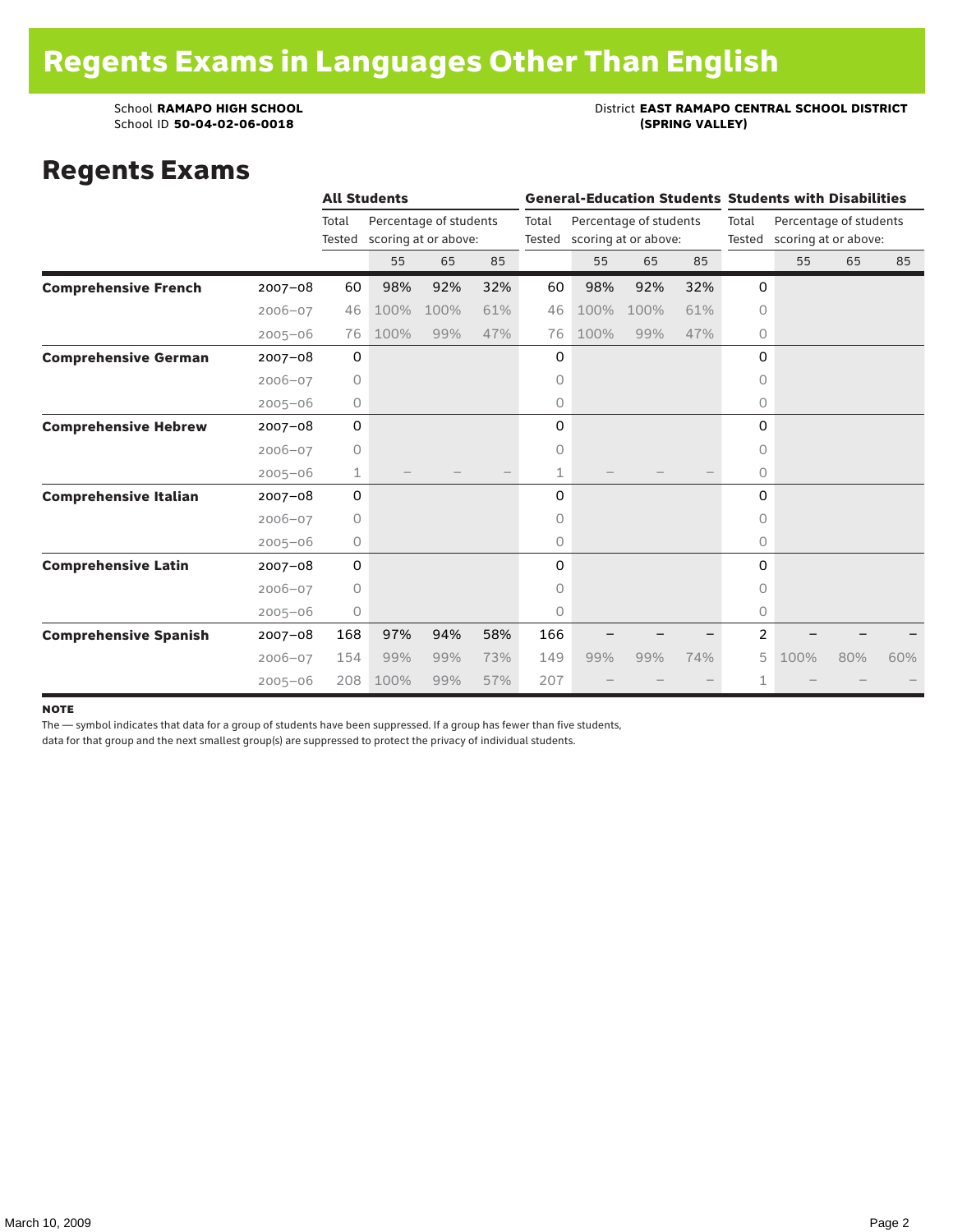### School **RAMAPO HIGH SCHOOL**<br>School ID 50-04-02-06-0018<br>(SPRING VALLEY)

## Regents Competency Tests

|                       |             | <b>All Students</b> |                  |                     | <b>General-Education Students Students with Disabilities</b> |                     |                  |
|-----------------------|-------------|---------------------|------------------|---------------------|--------------------------------------------------------------|---------------------|------------------|
|                       |             | <b>Total Tested</b> | Percent Passing: | <b>Total Tested</b> | Percent Passing:                                             | <b>Total Tested</b> | Percent Passing: |
| <b>Mathematics</b>    | $2007 - 08$ | 46                  | 30%              | 0                   |                                                              | 46                  | 30%              |
|                       | $2006 - 07$ | 59                  | 39%              | 1                   |                                                              | 58                  |                  |
|                       | $2005 - 06$ | 80                  | 55%              | 3                   | $\qquad \qquad -$                                            | 77                  |                  |
| <b>Science</b>        | $2007 - 08$ | 25                  | 48%              | $\mathbf{1}$        |                                                              | 24                  |                  |
|                       | $2006 - 07$ | 48                  | 35%              | $\circ$             |                                                              | 48                  | 35%              |
|                       | $2005 - 06$ | 69                  | 49%              | 4                   |                                                              | 65                  |                  |
| <b>Reading</b>        | $2007 - 08$ | 22                  | 41%              | 1                   | -                                                            | 21                  |                  |
|                       | $2006 - 07$ | 20                  | 45%              | $\overline{2}$      |                                                              | 18                  |                  |
|                       | $2005 - 06$ | 28                  | 46%              | $\overline{2}$      |                                                              | 26                  |                  |
| <b>Writing</b>        | $2007 - 08$ | 12                  | 83%              | 0                   |                                                              | 12                  | 83%              |
|                       | $2006 - 07$ | 25                  | 80%              | 1                   |                                                              | 24                  |                  |
|                       | $2005 - 06$ | 24                  | 75%              | 2                   | $\hspace{0.1mm}-\hspace{0.1mm}$                              | 22                  |                  |
| <b>Global Studies</b> | $2007 - 08$ | 32                  | 25%              | 2                   | —                                                            | 30                  |                  |
|                       | $2006 - 07$ | 25                  | 24%              | 2                   | $\qquad \qquad -$                                            | 23                  |                  |
|                       | $2005 - 06$ | 31                  | 29%              | 3                   | $\hspace{0.1mm}-\hspace{0.1mm}$                              | 28                  |                  |
| <b>U.S. History</b>   | $2007 - 08$ | 16                  | 31%              | $\overline{c}$      | —                                                            | 14                  |                  |
| and Government        | $2006 - 07$ | 11                  | 45%              | 2                   |                                                              | 9                   |                  |
|                       | $2005 - 06$ | 21                  | 43%              | 3                   |                                                              | 18                  |                  |

#### **NOTE**

The — symbol indicates that data for a group of students have been suppressed. If a group has fewer than five students,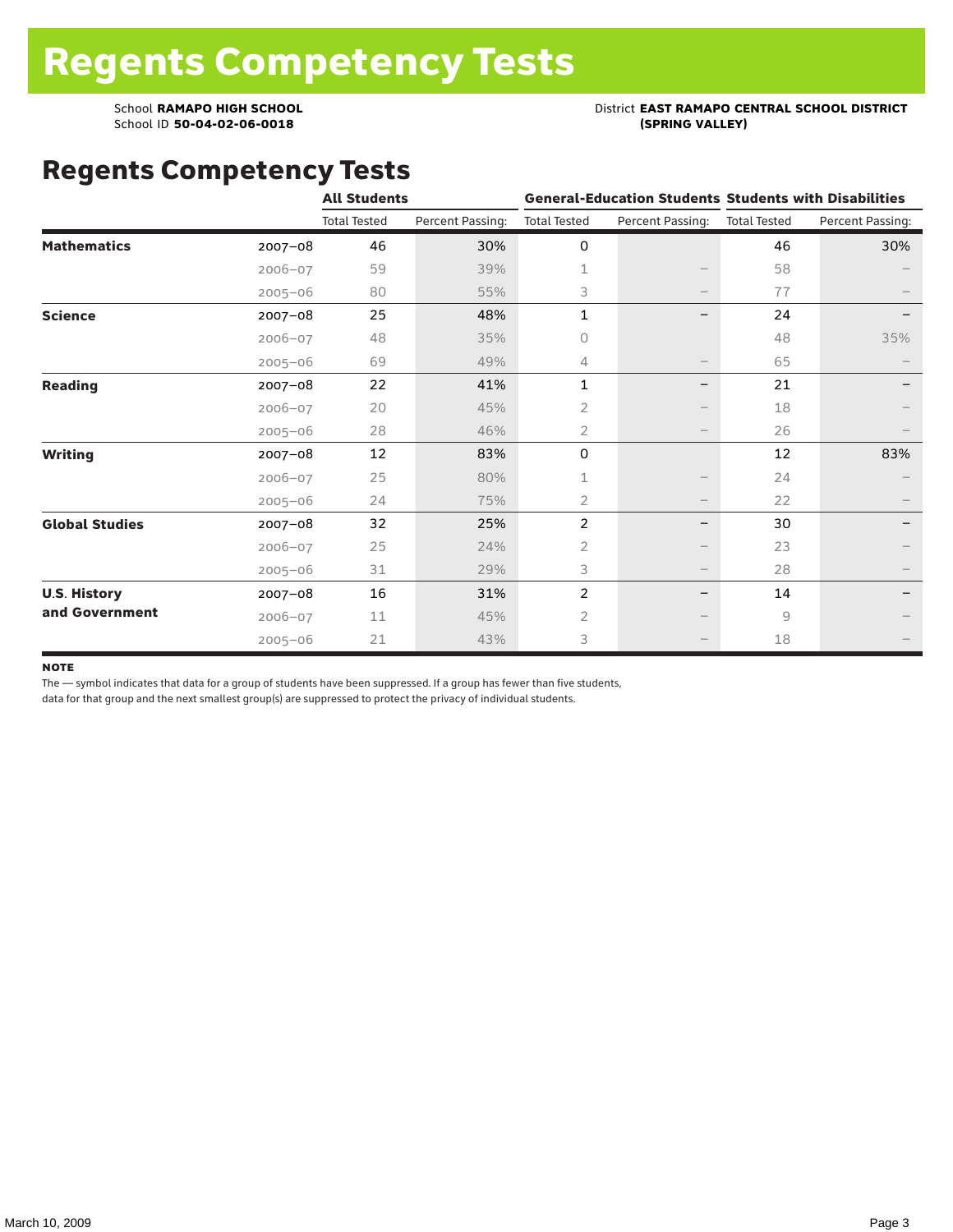School **RAMAPO HIGH SCHOOL**<br>School ID 50-04-02-06-0018<br>(SPRING VALLEY)

School ID 50-04-02-06-0018

### Second Language Proficiency Examinations

|                |             | <b>All Students</b> |                  | <b>General-Education Students Students with Disabilities</b> |                  |                     |                  |
|----------------|-------------|---------------------|------------------|--------------------------------------------------------------|------------------|---------------------|------------------|
|                |             | <b>Total Tested</b> | Percent Passing: | <b>Total Tested</b>                                          | Percent Passing: | <b>Total Tested</b> | Percent Passing: |
| <b>French</b>  | $2007 - 08$ | 24                  | 79%              | 20                                                           |                  | 4                   |                  |
|                | $2006 - 07$ | 36                  | 83%              | 29                                                           | 83%              | 7                   | 86%              |
|                | $2005 - 06$ | 53                  | 91%              | 47                                                           | 89%              | 6                   | 100%             |
| German         | $2007 - 08$ | 0                   |                  | 0                                                            |                  | 0                   |                  |
|                | $2006 - 07$ | 0                   |                  | 0                                                            |                  | $\Omega$            |                  |
|                | $2005 - 06$ | 0                   |                  | $\circ$                                                      |                  | 0                   |                  |
| <b>Italian</b> | $2007 - 08$ | 0                   |                  | 0                                                            |                  | 0                   |                  |
|                | $2006 - 07$ | 0                   |                  | 0                                                            |                  | $\circ$             |                  |
|                | $2005 - 06$ | 0                   |                  | 0                                                            |                  | $\circ$             |                  |
| Latin          | $2007 - 08$ | 0                   |                  | 0                                                            |                  | 0                   |                  |
|                | $2006 - 07$ | 0                   |                  | 0                                                            |                  | $\circ$             |                  |
|                | $2005 - 06$ | 0                   |                  | 0                                                            |                  | $\Omega$            |                  |
| <b>Spanish</b> | $2007 - 08$ | 128                 | 75%              | 102                                                          | 76%              | 26                  | 69%              |
|                | $2006 - 07$ | 100                 | 68%              | 78                                                           | 74%              | 22                  | 45%              |
|                | $2005 - 06$ | 124                 | 81%              | 108                                                          | 81%              | 16                  | 81%              |

#### **NOTE**

The — symbol indicates that data for a group of students have been suppressed. If a group has fewer than five students,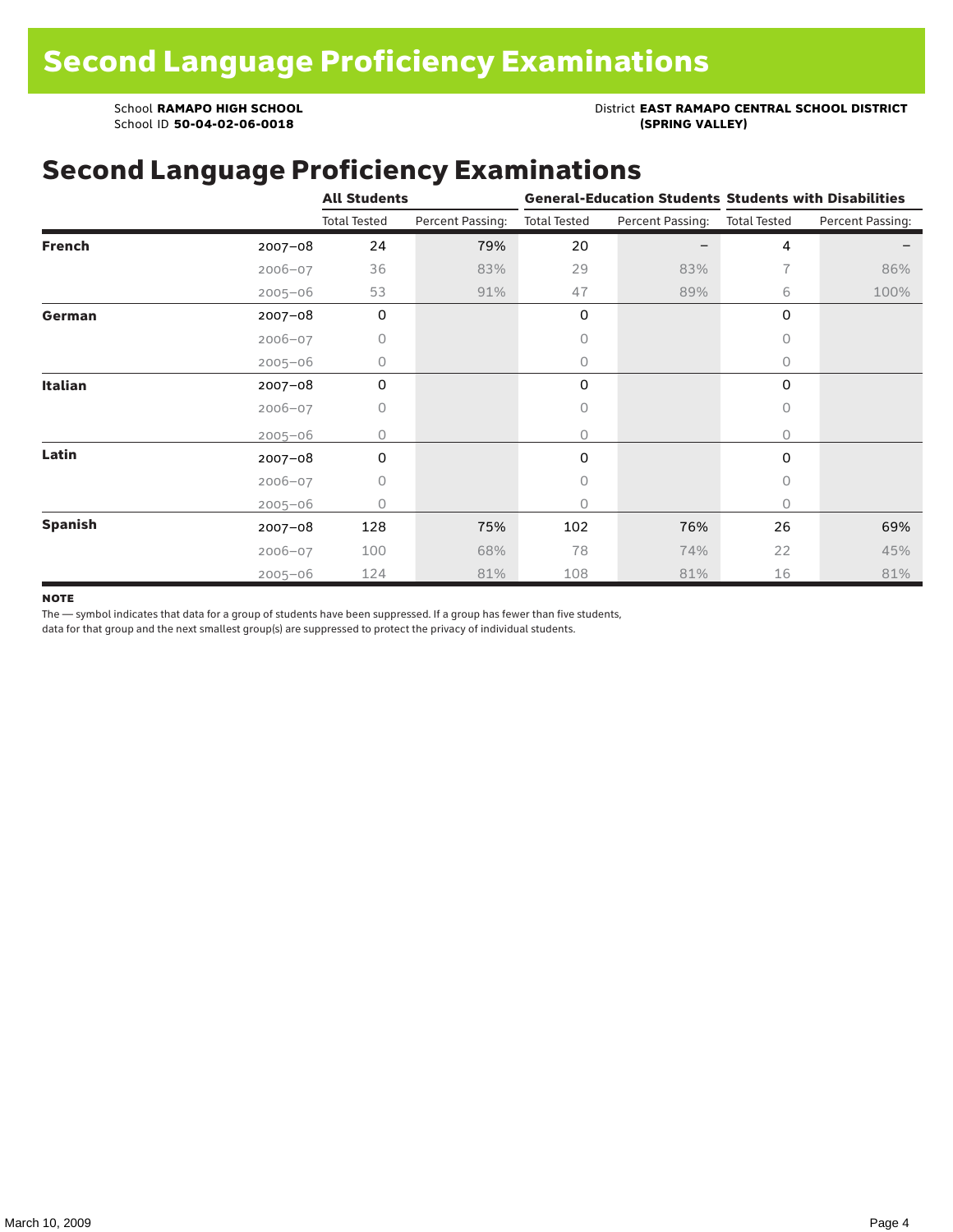School **RAMAPO HIGH SCHOOL**<br>School ID 50-04-02-06-0018<br>(SPRING VALLEY)

### New York State English as a Second Language Achievement Test (NYSESLAT)

|                  |             | <b>All Students</b> |                                   |                             |       | <b>General-Education Students</b> |             |                                   |                             | <b>Students with Disabilities</b> |       |         |                                   |                     |     |       |
|------------------|-------------|---------------------|-----------------------------------|-----------------------------|-------|-----------------------------------|-------------|-----------------------------------|-----------------------------|-----------------------------------|-------|---------|-----------------------------------|---------------------|-----|-------|
|                  |             | Total               |                                   | Percent of students scoring |       |                                   | Total       |                                   | Percent of students scoring |                                   |       | Total   | Percent of students scoring       |                     |     |       |
|                  |             |                     | Tested in each performance level: |                             |       |                                   |             | Tested in each performance level: |                             |                                   |       |         | Tested in each performance level: |                     |     |       |
|                  |             |                     |                                   | Begin. Interm. Adv.         |       | Prof.                             |             |                                   | Begin. Interm. Adv.         |                                   | Prof. |         |                                   | Begin. Interm. Adv. |     | Prof. |
| <b>Listening</b> | $2007 - 08$ | 0                   |                                   |                             |       |                                   | 0           |                                   |                             |                                   |       | 0       |                                   |                     |     |       |
| and Speaking     | $2006 - 07$ | $\circ$             |                                   |                             |       |                                   | $\circ$     |                                   |                             |                                   |       | $\circ$ |                                   |                     |     |       |
| $(Grades K-1)$   | $2005 - 06$ | 0                   |                                   |                             |       |                                   | 0           |                                   |                             |                                   |       | 0       |                                   |                     |     |       |
| <b>Reading</b>   | $2007 - 08$ | 0                   |                                   |                             |       |                                   | 0           |                                   |                             |                                   |       | 0       |                                   |                     |     |       |
| and Writing      | $2006 - 07$ | 0                   |                                   |                             |       |                                   | 0           |                                   |                             |                                   |       | 0       |                                   |                     |     |       |
| $(Grades K-1)$   | $2005 - 06$ | 0                   |                                   |                             |       |                                   | 0           |                                   |                             |                                   |       | 0       |                                   |                     |     |       |
| <b>Listening</b> | $2007 - 08$ | 0                   |                                   |                             |       |                                   | 0           |                                   |                             |                                   |       | 0       |                                   |                     |     |       |
| and Speaking     | $2006 - 07$ | 0                   |                                   |                             |       |                                   | 0           |                                   |                             |                                   |       | $\circ$ |                                   |                     |     |       |
| (Grades $2-4$ )  | $2005 - 06$ | 0                   |                                   |                             |       |                                   | 0           |                                   |                             |                                   |       | 0       |                                   |                     |     |       |
| <b>Reading</b>   | $2007 - 08$ | 0                   |                                   |                             |       |                                   | 0           |                                   |                             |                                   |       | 0       |                                   |                     |     |       |
| and Writing      | $2006 - 07$ | 0                   |                                   |                             |       |                                   | $\Omega$    |                                   |                             |                                   |       | $\circ$ |                                   |                     |     |       |
| $(Grades 2-4)$   | $2005 - 06$ | 0                   |                                   |                             |       |                                   | $\mathsf O$ |                                   |                             |                                   |       | 0       |                                   |                     |     |       |
| Listening        | $2007 - 08$ | 0                   |                                   |                             |       |                                   | 0           |                                   |                             |                                   |       | 0       |                                   |                     |     |       |
| and Speaking     | $2006 - 07$ | $\bigcirc$          |                                   |                             |       |                                   | 0           |                                   |                             |                                   |       | $\circ$ |                                   |                     |     |       |
| $(Grades 5-6)$   | 2005-06     | $\circ$             |                                   |                             |       |                                   | 0           |                                   |                             |                                   |       | $\circ$ |                                   |                     |     |       |
| <b>Reading</b>   | $2007 - 08$ | 0                   |                                   |                             |       |                                   | 0           |                                   |                             |                                   |       | 0       |                                   |                     |     |       |
| and Writing      | $2006 - 07$ | 0                   |                                   |                             |       |                                   | 0           |                                   |                             |                                   |       | $\circ$ |                                   |                     |     |       |
| (Grades 5–6)     | $2005 - 06$ | 0                   |                                   |                             |       |                                   | 0           |                                   |                             |                                   |       | 0       |                                   |                     |     |       |
| Listening        | $2007 - 08$ | 14                  | 43%                               | 50%                         | 7%    | 0%                                | 14          | 43%                               | 50%                         | 7%                                | 0%    | 0       |                                   |                     |     |       |
| and Speaking     | $2006 - 07$ | 6                   | 17%                               | 83%                         | $0\%$ | $0\%$                             | 6           | 17%                               | 83%                         | $0\%$                             | $0\%$ | 0       |                                   |                     |     |       |
| $(Grades 7-8)$   | $2005 - 06$ | 5                   | 0%                                | 40%                         | 60%   | $0\%$                             | 5           | $0\%$                             | 40%                         | 60%                               | $0\%$ | 0       |                                   |                     |     |       |
| <b>Reading</b>   | $2007 - 08$ | 14                  | 93%                               | 7%                          | 0%    | 0%                                | 14          | 93%                               | 7%                          | 0%                                | 0%    | 0       |                                   |                     |     |       |
| and Writing      | $2006 - 07$ | 6                   | 100%                              | $0\%$                       | $0\%$ | 0%                                | 6           | 100%                              | 0%                          | 0%                                | 0%    | $\circ$ |                                   |                     |     |       |
| $(Grades 7-8)$   | $2005 - 06$ | 5                   | 40%                               | 60%                         | $0\%$ | $0\%$                             | 5           | 40%                               | 60%                         | 0%                                | 0%    | 0       |                                   |                     |     |       |
| <b>Listening</b> | $2007 - 08$ | 140                 | 3%                                | 28%                         | 19%   | 50%                               | 131         | 3%                                | 30%                         | 20%                               | 47%   | 9       | 0%                                | 0%                  | 11% | 89%   |
| and Speaking     | $2006 - 07$ | 141                 | 6%                                | 26%                         | 40%   | 28%                               | 136         | 7%                                | 27%                         | 40%                               | 26%   | 5       | 0%                                | 0%                  | 40% | 60%   |
| (Grades g-12)    | $2005 - 06$ | 161                 | 5%                                | 25%                         | 29%   | 41%                               | 158         |                                   |                             |                                   |       | 3       |                                   |                     |     |       |
| <b>Reading</b>   | $2007 - 08$ | 139                 | 5%                                | 49%                         | 34%   | 12%                               | 130         | 5%                                | 48%                         | 35%                               | 12%   | 9       | 11%                               | 56%                 | 22% | 11%   |
| and Writing      | $2006 - 07$ | 141                 | 3%                                | 52%                         | 28%   | 17%                               | 136         | 3%                                | 52%                         | 28%                               | 17%   | 5       | 0%                                | 60%                 | 20% | 20%   |
| $(Grades g-12)$  | $2005 - 06$ | 161                 | 2%                                | 42%                         | 29%   | 26%                               | 158         |                                   |                             |                                   |       | 3       |                                   |                     |     |       |

#### **NOTE**

The — symbol indicates that data for a group of students have been suppressed. If a group has fewer than five students,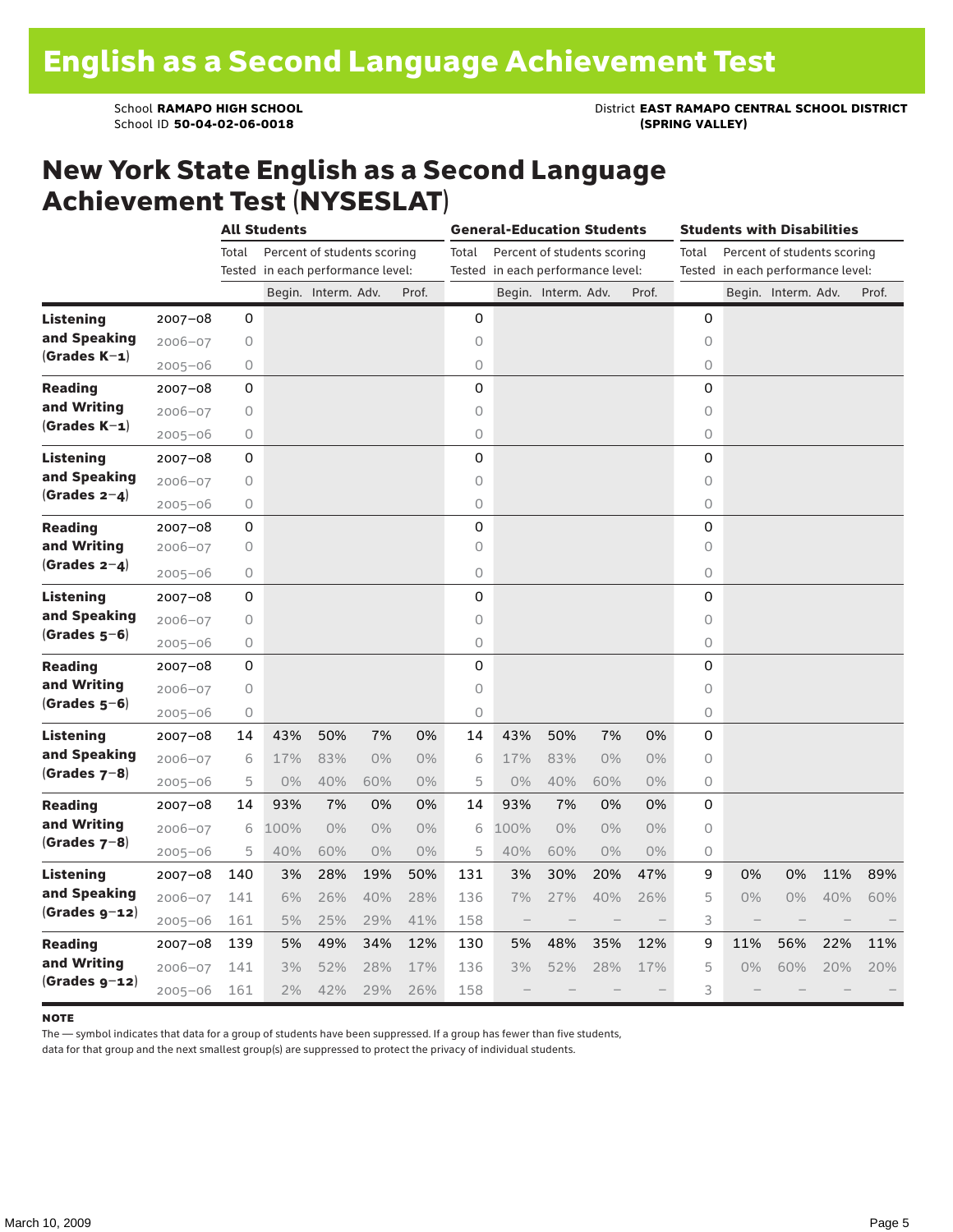School ID **50-04-02-06-0018 (SPRING VALLEY)**

School **RAMAPO HIGH SCHOOL** District **EAST RAMAPO CENTRAL SCHOOL DISTRICT**

# Elementary/Middle-Level Social Studies 2007–08

|                            | <b>All Students</b> |                                                    |     |    |                |                                                    | <b>General-Education Students</b> |     |                                                             |    |   | <b>Students with Disabilities</b> |  |  |   |  |
|----------------------------|---------------------|----------------------------------------------------|-----|----|----------------|----------------------------------------------------|-----------------------------------|-----|-------------------------------------------------------------|----|---|-----------------------------------|--|--|---|--|
|                            | Total               | Percentage of students<br>Tested scoring at level: |     |    | Total          | Percentage of students<br>Tested scoring at level: |                                   |     | Percentage of students<br>Total<br>Tested scoring at level: |    |   |                                   |  |  |   |  |
|                            |                     |                                                    |     |    | $\overline{4}$ |                                                    |                                   |     |                                                             |    |   |                                   |  |  | 4 |  |
| <b>Elementary</b><br>Level | 0                   |                                                    |     |    |                |                                                    |                                   |     |                                                             |    | 0 |                                   |  |  |   |  |
| <b>Middle Level</b>        | 10                  | 90%                                                | 10% | 0% | 0%             | 10                                                 | 90%                               | 10% | 0%                                                          | 0% | 0 |                                   |  |  |   |  |

### 2004 Total Cohort Performance on Regents Exams After Four Years

|                                        | <b>All Students</b>    |     |                                                                 |     | <b>General-Education Students</b> |                                                              |           |     |              | <b>Students with Disabilities</b> |                                                         |           |     |              |  |
|----------------------------------------|------------------------|-----|-----------------------------------------------------------------|-----|-----------------------------------|--------------------------------------------------------------|-----------|-----|--------------|-----------------------------------|---------------------------------------------------------|-----------|-----|--------------|--|
|                                        | Cohort<br>$\circ$<br>山 |     | Percentage of<br>students scoring:<br>65-84 85-100<br>$55 - 64$ |     |                                   | Cohort<br>≣<br>Percentage of<br>ò,<br>巴<br>students scoring: |           |     |              |                                   | Cohort<br>Percentage of<br>o,<br>모<br>students scoring: |           |     |              |  |
|                                        |                        |     |                                                                 |     |                                   |                                                              | $55 - 64$ |     | 65-84 85-100 |                                   |                                                         | $55 - 64$ |     | 65-84 85-100 |  |
| <b>Global History</b><br>and Geography | 415                    | 10% | 40%                                                             | 30% |                                   | 375                                                          | 10%       | 40% | 34%          |                                   | 40                                                      | 18%       | 35% | 0%           |  |
| <b>U.S. History</b><br>and Government  | 415                    | 10% | 38%                                                             | 33% |                                   | 375                                                          | 9%        | 39% | 36%          |                                   | 40                                                      | 20%       | 33% | 5%           |  |
| <b>Science</b>                         | 415                    | 12% | 49%                                                             | 22% |                                   | 375                                                          | 10%       | 51% | 24%          |                                   | 40                                                      | 33%       | 30% | 0%           |  |

# New York State Alternate Assessments (NYSAA) 2007–08

|                         | <b>All Students</b> |                                                |               |   |   |  |  |  |  |  |
|-------------------------|---------------------|------------------------------------------------|---------------|---|---|--|--|--|--|--|
|                         | Total               | Number of students scoring<br>Tested at Level: |               |   |   |  |  |  |  |  |
|                         |                     | 1                                              | $\mathcal{P}$ | 3 | 4 |  |  |  |  |  |
| <b>Elementary Level</b> |                     |                                                |               |   |   |  |  |  |  |  |
| Social Studies          | 0                   |                                                |               |   |   |  |  |  |  |  |
| <b>Middle Level</b>     |                     |                                                |               |   |   |  |  |  |  |  |
| Social Studies          | 3                   |                                                |               |   |   |  |  |  |  |  |
| <b>Secondary Level</b>  |                     |                                                |               |   |   |  |  |  |  |  |
| English Language Arts   | ი                   |                                                |               |   |   |  |  |  |  |  |
| <b>Mathematics</b>      | O                   |                                                |               |   |   |  |  |  |  |  |
| <b>Social Studies</b>   | O                   |                                                |               |   |   |  |  |  |  |  |
| Science                 | 0                   |                                                |               |   |   |  |  |  |  |  |

The New York State Alternate Assessment (NYSAA) is for students with severe cognitive disabilities. Results for students taking the NYSAA in English language arts, mathematics, and science at the elementary and middle levels are available in the *Accountability and Overview Report* part of *The New York State Report Card*.

The — symbol indicates that data for a group of students have been suppressed. If a group has fewer than five students, data for that group and the next smallest group(s) are suppressed to protect the privacy of individual students.

**NOTE**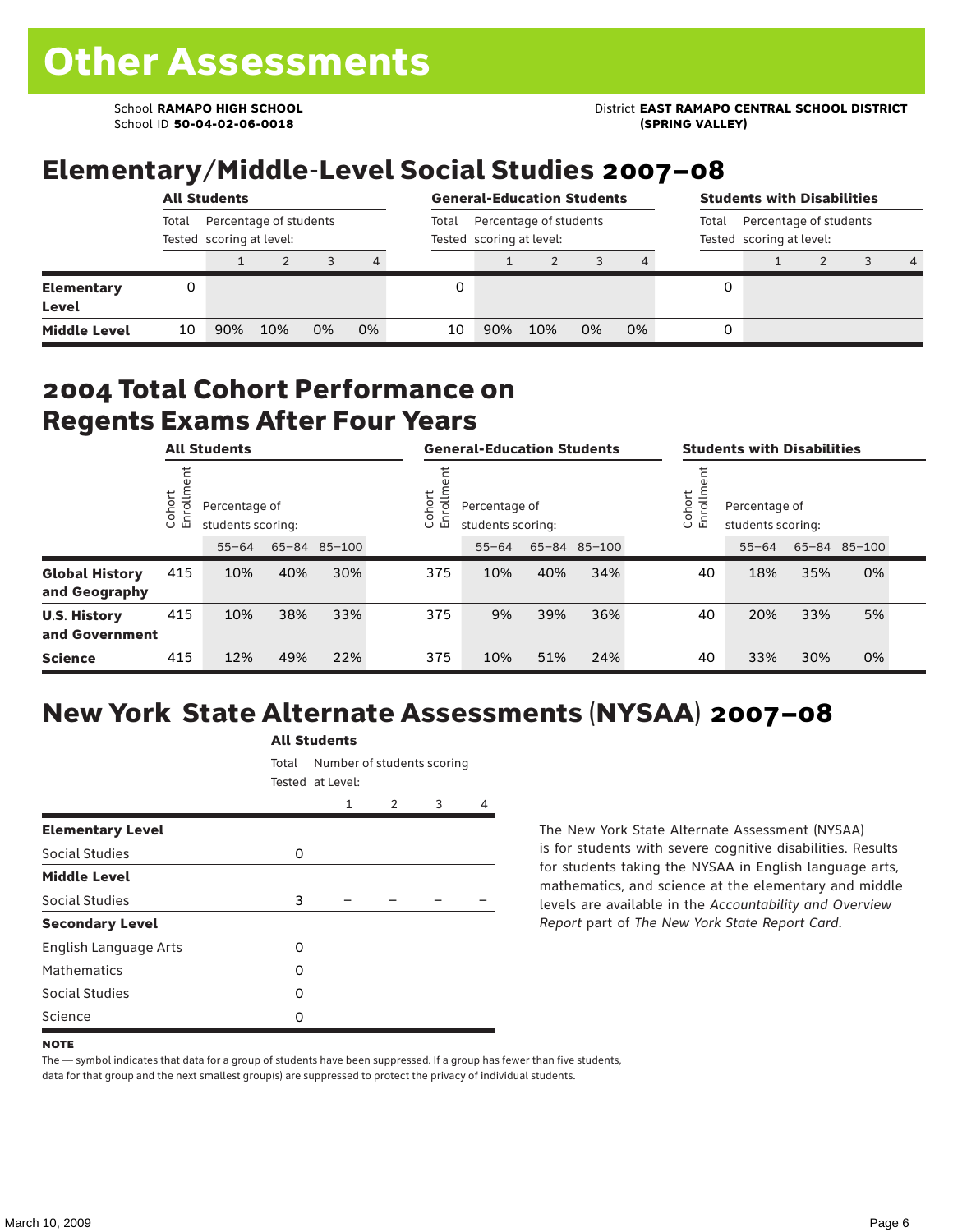# School **RAMAPO HIGH SCHOOL**<br>School ID 50-04-02-06-0018<br>(SPRING VALLEY)

# High School Completers

|                                    |             | <b>All Students</b>   |                            | <b>General-Education Students</b> |                            | <b>Students with Disabilities</b> |                            |
|------------------------------------|-------------|-----------------------|----------------------------|-----------------------------------|----------------------------|-----------------------------------|----------------------------|
|                                    |             | Number<br>of Students | Percentage<br>of Graduates | Number<br>of Students             | Percentage<br>of Graduates | Number<br>of Students             | Percentage<br>of Graduates |
| <b>Total Graduates</b>             | $2007 - 08$ | 343                   |                            | 322                               |                            | 21                                |                            |
|                                    | $2006 - 07$ | 311                   |                            | 300                               |                            | 11                                |                            |
|                                    | $2005 - 06$ | 303                   |                            | 289                               |                            | 14                                |                            |
| <b>Receiving a Regents Diploma</b> | $2007 - 08$ | 237                   | 69%                        | 232                               | 72%                        | 5                                 | 24%                        |
|                                    | $2006 - 07$ | 232                   | 75%                        | 228                               | 76%                        | 4                                 | 36%                        |
|                                    | $2005 - 06$ | 202                   | 67%                        | 201                               | 70%                        | $\mathbf 1$                       | 7%                         |
| <b>Receiving a Regents Diploma</b> | $2007 - 08$ | 104                   | 30%                        | 104                               | 32%                        | 0                                 |                            |
| with Advanced Designation          | $2006 - 07$ | 92                    | 30%                        | 92                                | 31%                        | 0                                 |                            |
|                                    | $2005 - 06$ | 77                    | 25%                        | 77                                | 27%                        | 0                                 |                            |
| <b>Receiving an</b>                | $2007 - 08$ | $\overline{2}$        | N/A                        | 0                                 |                            | 2                                 | N/A                        |
| <b>Individualized Education</b>    | $2006 - 07$ | 8                     | N/A                        | 0                                 |                            | 8                                 | N/A                        |
| Program (IEP) Diploma              | $2005 - 06$ | 9                     | N/A                        |                                   | N/A                        | 8                                 | N/A                        |

NOTE Students receiving Regents diplomas and Regents diplomas with advanced designation are considered graduates; recipients of IEP diplomas are not.

# High School Noncompleters

|                              |             | <b>All Students</b>   |                           |                       | <b>General-Education Students</b> | <b>Students with Disabilities</b> |                           |  |
|------------------------------|-------------|-----------------------|---------------------------|-----------------------|-----------------------------------|-----------------------------------|---------------------------|--|
|                              |             | Number<br>of Students | Percentage<br>of Students | Number<br>of Students | Percentage<br>of Students         | Number<br>of Students             | Percentage<br>of Students |  |
| <b>Dropped Out</b>           | $2007 - 08$ | 65                    | 4%                        | 63                    | 5%                                | 2                                 | 1%                        |  |
|                              | $2006 - 07$ | 71                    | 4%                        | 68                    | 5%                                | 3                                 | 2%                        |  |
|                              | $2005 - 06$ | 70                    | 4%                        | 63                    | 4%                                | $\overline{\phantom{1}}$          | 3%                        |  |
| <b>Entered Approved High</b> | $2007 - 08$ | 0                     |                           | 0                     |                                   | 0                                 |                           |  |
| <b>School Equivalency</b>    | $2006 - 07$ | 0                     |                           | 0                     |                                   | 0                                 |                           |  |
| <b>Preparation Program</b>   | $2005 - 06$ | 0                     |                           | 0                     |                                   | 0                                 |                           |  |
| <b>Total Noncompleters</b>   | $2007 - 08$ | 65                    | 4%                        | 63                    | 5%                                | $\overline{2}$                    | 1%                        |  |
|                              | $2006 - 07$ | 71                    | 4%                        | 68                    | 5%                                | 3                                 | 2%                        |  |
|                              | $2005 - 06$ | 70                    | 4%                        | 63                    | 4%                                |                                   | 3%                        |  |

## Post-secondary Plans of 2007–08 Graduates

|                                | <b>All Students</b>   |                           |                       | <b>General-Education Students</b> | <b>Students with Disabilities</b> |                           |  |
|--------------------------------|-----------------------|---------------------------|-----------------------|-----------------------------------|-----------------------------------|---------------------------|--|
|                                | Number<br>of Students | Percentage<br>of Students | Number<br>of Students | Percentage<br>of Students         | Number<br>of Students             | Percentage<br>of Students |  |
| To 4-year College              | 165                   | 48%                       | 159                   | 49%                               | 6                                 | 26%                       |  |
| To 2-year College              | 135                   | 39%                       | 122                   | 38%                               | 13                                | 57%                       |  |
| <b>To Other Post-secondary</b> | 0                     |                           | 0                     |                                   | 0                                 |                           |  |
| <b>To the Military</b>         | 5                     | 1%                        | 5                     | 2%                                | 0                                 |                           |  |
| <b>To Employment</b>           | 5                     | 1%                        | 3                     | 1%                                | ົ                                 | 9%                        |  |
| <b>To Adult Services</b>       | O                     |                           | 0                     |                                   | 0                                 |                           |  |
| <b>To Other Known Plans</b>    |                       | 0%                        |                       | 0%                                | 0                                 |                           |  |
| <b>Plan Unknown</b>            | 34                    | 10%                       | 32                    | 10%                               |                                   | 9%                        |  |